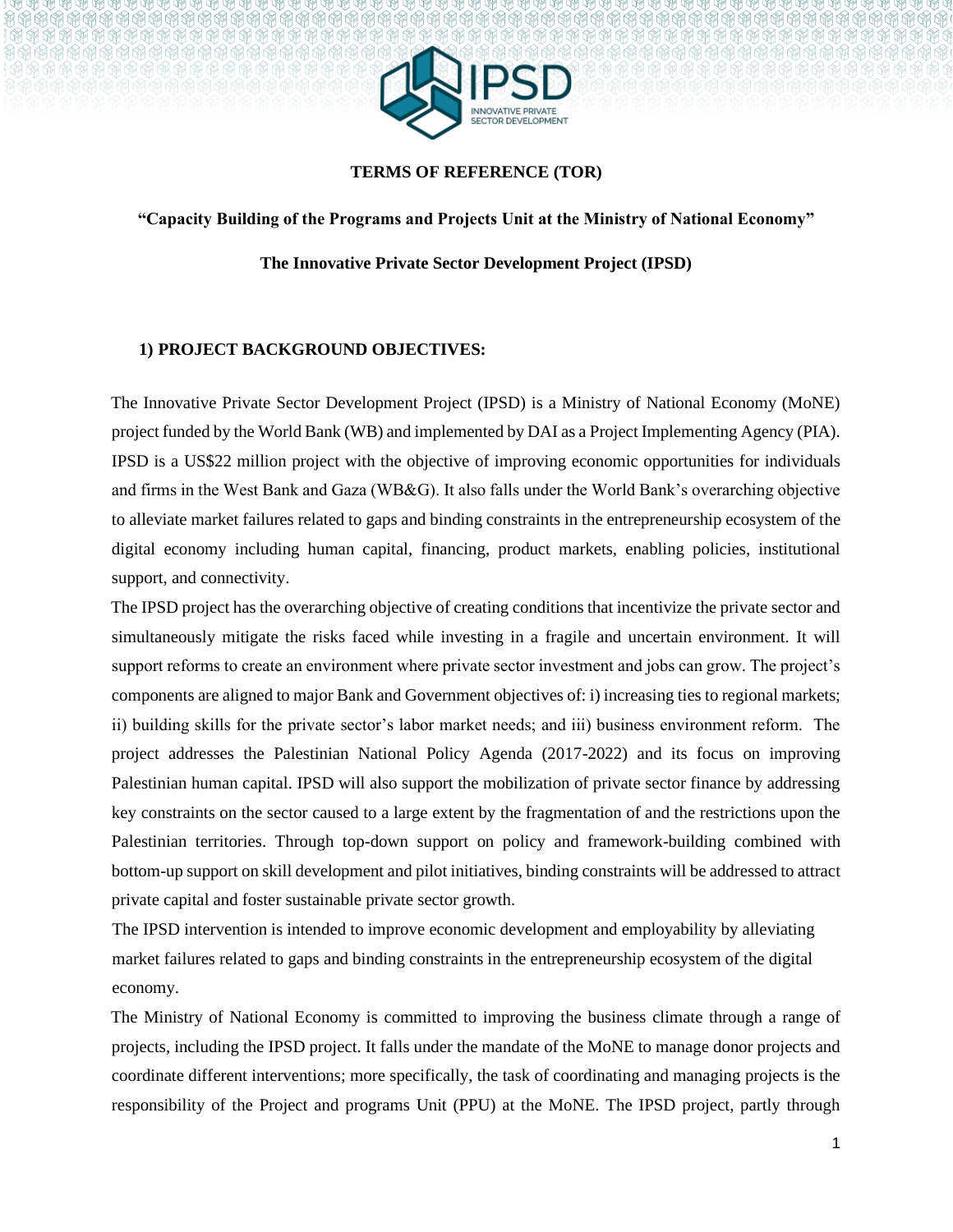technical advisor to the Ministry will provide continuous capacity building to the MoNE, including in the area of management of donor's projects, grants, and related financial and procurement procedures. This capacity building will improve the ability of the PPU to efficiently manage projects, better align

interventions with national strategy and ensure effective coordination amongst different stakeholders.

#### **2) OBJECTIVES AND JUSTIFICATIONS OF THE ASSIGNMENT**

The Ministry of National Economy is keen to improve its policies and procedures that promote sustainable economic growth through its sectoral economic strategy of 2017- 2023. The strategy focuses on strengthening the Palestinian economy through the diversification of trade partners, development of local industry to enhance its competitiveness and by encouraging investment in Palestine.

Within the mandate of the Ministry of National Economy, multiple programs and project are always in place to assist the Ministry in achieving the strategic objectives. Increased interest in strengthening the Palestinian private sector has led to a strong number of programs and projects being concurrently implemented highlighting the need to streamline the management of these initiatives, and to ensure suitable assignment of resources within the relevant Ministry office that oversees projects.

With this understanding at the MoNE, the PPU within the Minister's Office looks to enhance its processes and capacity as it has faced challenges in meeting the needs of the Ministry in properly manage programs and projects. Through consultation with the Minister's Office, there was a necessity to equip the PPU with modern practices and process guidelines on project management in addition to the need for building the capacity of existing staff at PPU on the modern practices and process guidelines.

Under the current structure and practices, the limited resources (staff, tools, and technology) have resulted in poor project delivery practices, insufficient coordination and sporadic reporting on different programs MoNE is coordinating

In the past, there were multiple attempts to improve project delivery mechanisms at the Ministry focusing primarily on assigning skilled individuals to enhance the status-quo of the project management culture. However, these efforts did not result in standardized set of project management guidelines and processes, , and thus; the enhancements to the project management practices were very hard to sustain. This capacity building assignment has a different approach where it looks at staff capacities while also focusing on creating the practices needed to enhance project management guidelines and processes in the PPU at the MoNE.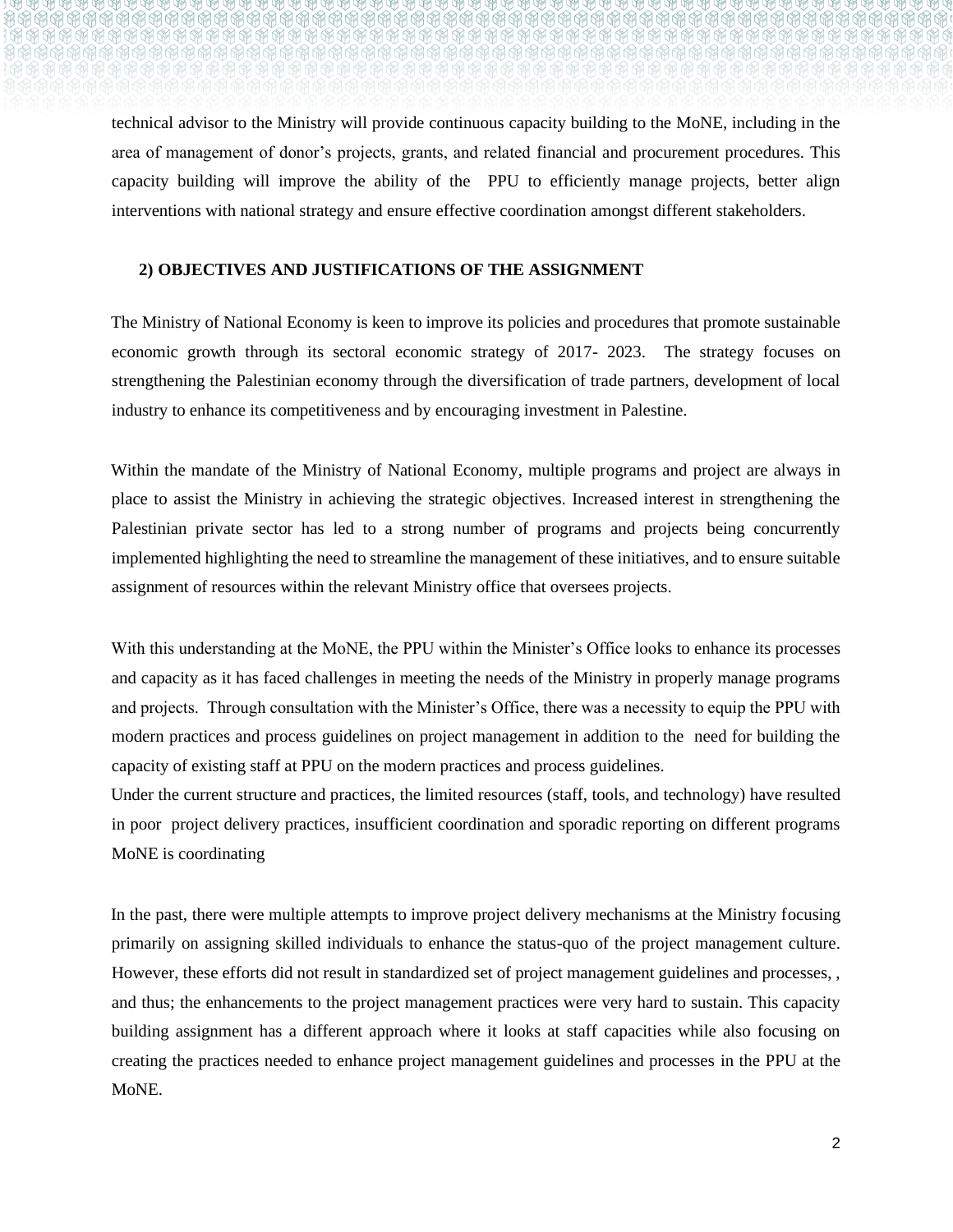### **3) TASKS AND DELIVERABLES**

**The main tasks for this assignment are focused on the PPU of the Ministry to conduct: An Initial Review of previous initiatives to improve project management; Capacity Assessment; and the Development of Project Management Operations Manual for enhancing processes and operations of the PPU.** 

#### **Task 1: Initial Review of previous initiatives to improve project management**

The Consultancy Firm shall conduct rapid mapping using desk review on previous initiatives conducted to enhance the **process of managing projects** at the ministry in the last 10 years. The review shall include compilation and high-level assessment of previous studies, projects, initiatives, and decisions that were part of enhancing the project management processes and structures of the PPU. Whether the recommendations/ processes were implemented and their status, as well as lessons learned.

#### *Task 1 Deliverables:*

- **O** Deliverable 1.1: Project implementation plan within two (2) weeks from signing the contract.
- **O** Deliverable 1.2: summary on previous interventions of enhancing the project management environment at the Ministry of National Economy

#### **Task 2: Capacity Assessment**

The Consulting Firm shall conduct capacity assessment, establish a baseline, and develop recommendations covering the following main topics:

#### **1. Organizational setup, Staff capacity and skills:**

- a) Identify the status of MoNE's unit of programs and projects (structure, staff, job descriptions, roles and responsibilities, skills, existing guidelines and processes, tools…etc.),
- b) Assess current staff's skills, knowledge, and experience in the area of project management (project initiation, planning, grant management, procurement, finance reporting, M&E and close-out).
- c) Identify previous trainings, capacity building initiatives, and coaching provided to ministry that focused on building the capacity of MoNE/PPU staff in the field of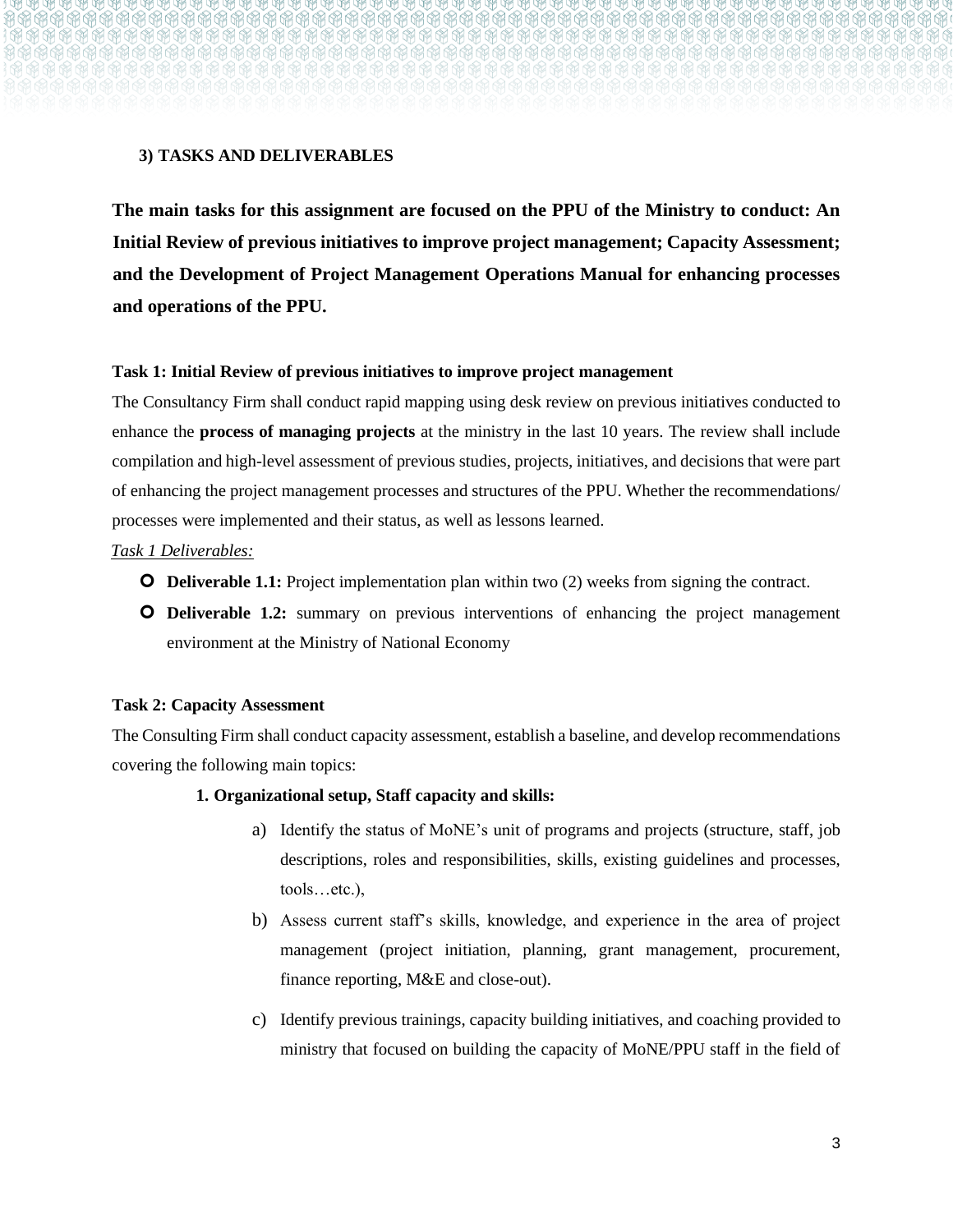program management, budgeting, reporting, and grants provision; and whether the trainings achieved the goals, as well as lessons learned from these initiatives.

d) Develop recommendations for better unit structure, guidelines & processes that need to be developed, and skills that need to be enhanced.

#### **2. Project Management Processes:**

- a) Inventory of projects currently underway, brief description of each project, the implementation agency, status, duration, and budget. Work with the PPU in the initial screening stage to identify other metrics to be captured in the baseline.
- b) Assess processes and procedures, as well as support functions on the following Project Management key areas:
	- The development of project scopes, schedules, terms of reference, proposals, status reports, closing reports…etc.
	- Financial management rules and processes, including budgeting etc. Procurement rules and processes currently in place
	- Grants management rules and processes and capacity of implementation.
	- Processes related to monitoring and evaluation, project oversight, progress and budget reporting.
- c) Develop a project management manual outline (skeleton): the consulting firm shall work closely with PPU and develop agreed-upon structure for the manual and its content.

#### **3. Project Management information Technology infrastructure (Tools):**

- a) Review existing project management and IT tools/systems used by the PPU (financial, procurement, and HR tools being used at the Ministry as well)
- b) Review whether these tools are standardized and being used by employees
- c) Review skills of PPU staff on the use of these tools
- d) Develop recommendations for updating existing systems or acquiring new modern Project Management system(s)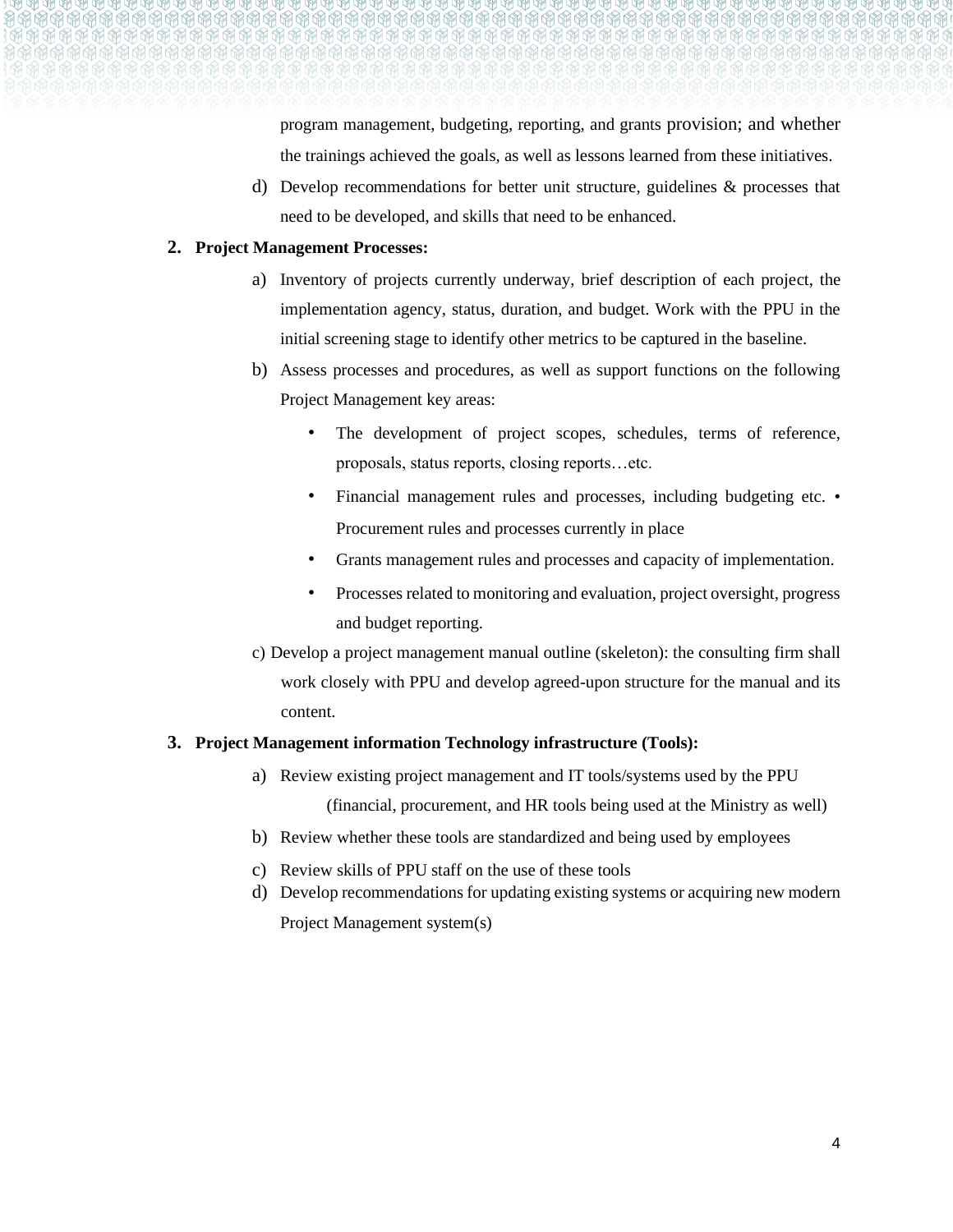#### *Task 2 Deliverables:*

- **O** Deliverable 2.1: Capacity assessment report on the main findings of the assessment of project management capacity at the Ministry outlining the following:
- a) Assessment of the PPU structure, staff's capacity and skills: develop a baseline data on PPU, structure, employees, skills and knowledge, review of established job descriptions for the PPU staff as well as identifying gaps between the established job descriptions, their current skills & knowledge and international best practices in project management**.**
- b) Assessment of the project management process. Baseline data on the current Project management system at PPU: this section of the report shall enlist projects currently underway as prescribed in task 2.A as well providing a full assessment of the PM practices (processes and procedures) covering all key project management knowledge areas as outlined in task 2.B. The firm can choose to deploy PMI's<sup>1</sup> Project Management Maturity Model or other tools of their choice to present the baseline
- c) Assessment of the information technology infrastructure used by the PPU. the report shall also provide details on the current IT systems, support structures, and programs of the PPU. This includes providing details on software used by the financial, procurement and HR departments at the Ministry and whether PPU staff have access to these programs or not.

#### **O** Deliverable 2.2: Develop high-level recommendations: this should include:

- a) Customized capacity building/training program for the PPU: Identify areas for needed trainings and coaching, as well as putting forward recommendation/justification for hiring/ assigning staff from other departments if necessary to fill identified skills gaps
- b) Outline of the project management manual: develop agreed-upon structure for the

manual and its content. The approved structure shall be part of the deliverable

c) Outline IT systems upgrades requirements (i.e. updating existing systems or acquiring new modern Project Management system)

<sup>1</sup> PMI: Project Management Institute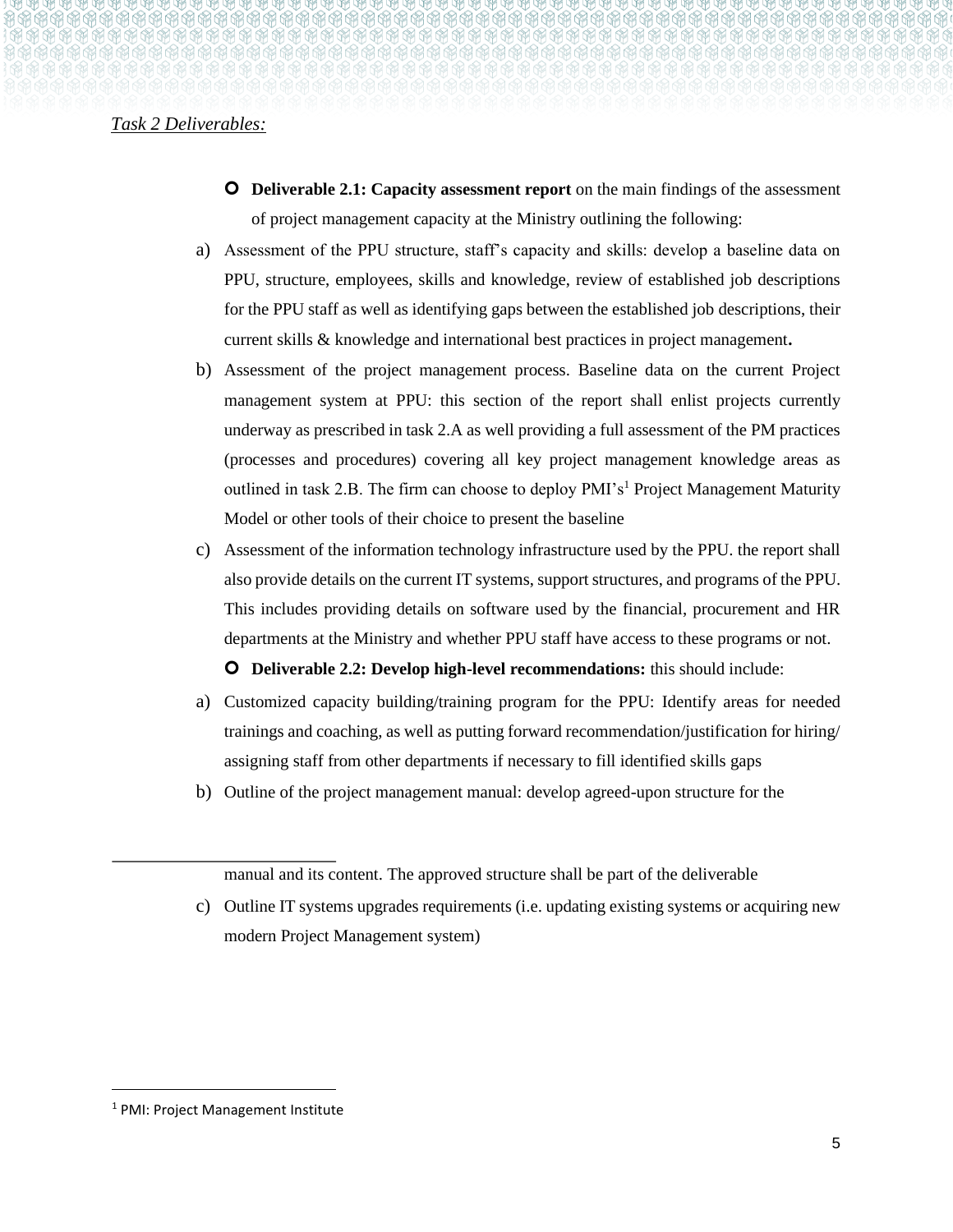# **Task 3: Establish project management operations manual and build the capacity of PPU staff**

- **1. Develop a complete Project Management Operations Manual** for the PPU. Based on the findings above, the firm shall work in close coordination with the DAI and the Ministry to define the **scope of the PM operations manual** that will include at minimum the following:
	- a) Relevant background information, introduction, and description of the project lifecycle management
	- b) Procedures, forms, and templates covering the following:
		- Project mobilization and planning
		- Project management and supervision of implementation
		- Monitoring, evaluation standards and reporting guidelines
		- Procurement procedures management manual and guidelines
			- (planning, procurement of goods and services, reporting…etc.)
		- Financial management guidelines and procedures (planning, reporting, auditing…etc.)
		- Grant management guidelines and procedures (designing, launching, processing…etc.)

#### **2. Conduct Capacity building**:

- a) Carryout training and coaching sessions per requirements for customized training and coaching requirements (deliverable 2.2-A)
- b) Provide training and capacity building on the use of the newly developed project management operations manual
- c) Provide a plan for continues improvement after the conclusion of this assignment.
- **4. Develop recommendations** (if necessary) on a suitable staffing of the PPU and identify (updated) roles and responsibilities and related skills, benchmarking best practices and continuous improvement.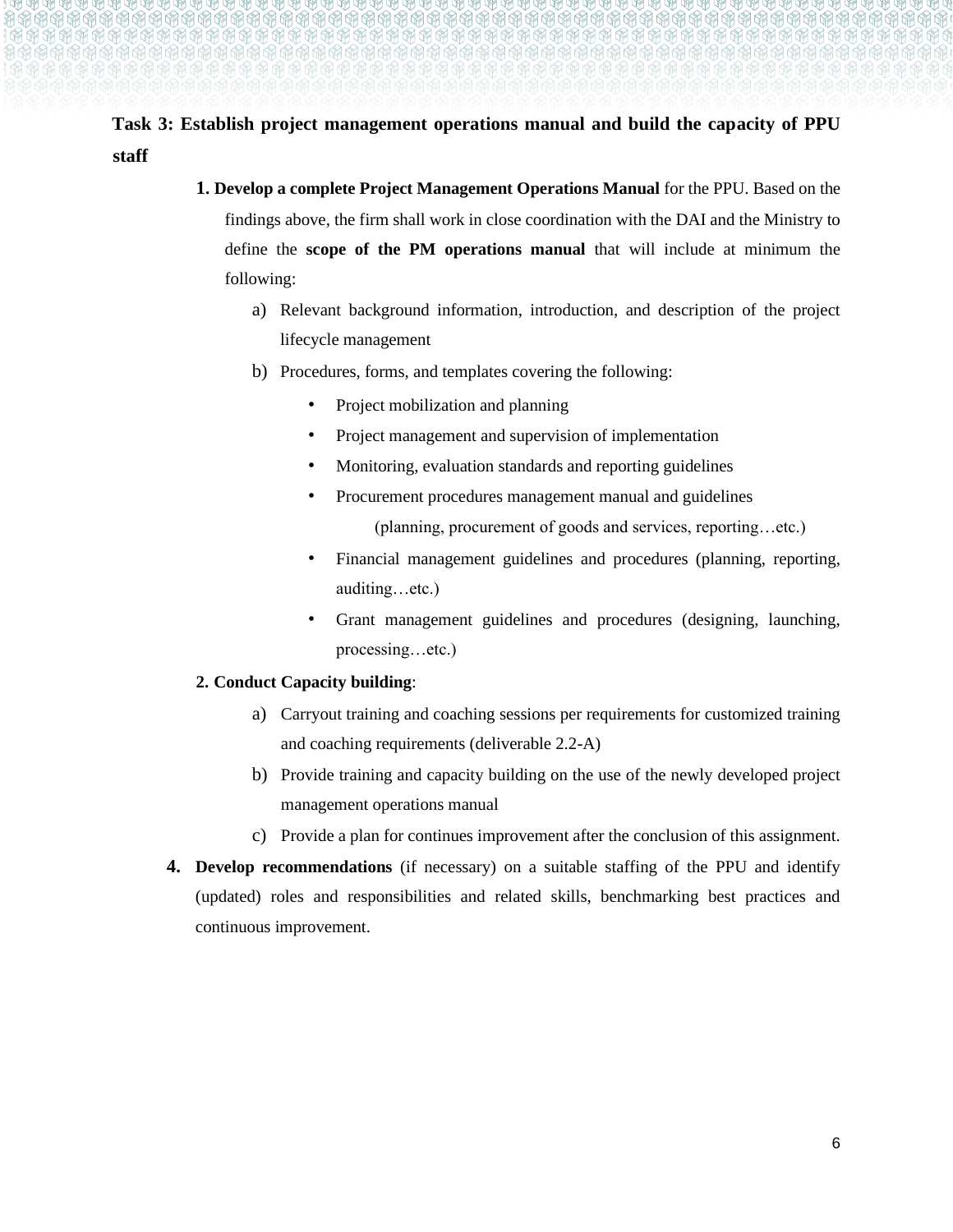#### *Task 3 Deliverables:*

- **Deliverable 3.1** Project Management Operations Manuals including all necessary forms and templates
- **O** Deliverable 3.2 Develop and carryout needed training/coaching sessions and submit a summary report on the capacity building training workshops including training material, presentations, attendance sheets, and lessons learnt.
- **O** Deliverable 3.3 A report that include recommendations for staffing the PPU and the plan for continuous improvement (future training needs after the conclusion of this assignment)
- **O O** Deliverable 3.4 Project final report in Arabic and English.

### **4) SCHEDULE OF DELIVERABLES**

The deliverables and deadlines are summarized in the following table .

| <b>Milestone</b> | <b>Deliverables</b>                                                                                                                                                                                                                                                                                                                                                                                            | <b>Timeline</b>                                      |
|------------------|----------------------------------------------------------------------------------------------------------------------------------------------------------------------------------------------------------------------------------------------------------------------------------------------------------------------------------------------------------------------------------------------------------------|------------------------------------------------------|
| Milestone 1      | <b>Deliverable 1.1</b> Project implementation plan within two (2)<br>weeks from signing the contract.                                                                                                                                                                                                                                                                                                          | D1.1 in 2 weeks                                      |
|                  | <b>Deliverable 1.2:</b> summary report presenting main findings<br>$\overline{\phantom{m}}$<br>on the initial review                                                                                                                                                                                                                                                                                           | D1.2 in 6 weeks                                      |
| Milestone 2      | <b>Deliverable 2.1:</b> Capacity assessment report detailing the<br>$\qquad \qquad -$<br>following<br>PPU staff's structure, staff, and skills<br>project management process<br>information technology infrastructure<br>Deliverable 2.2: Develop high-level recommendations<br>Capacity building program<br>Project management manual outline<br>Recommendations<br>IT<br>$\alpha$<br>infrastructure upgrades | In 3 months from the<br>completion of<br>Milestone 1 |
| Milestone 3      | - Deliverable 3.1: Project Management Operations Manuals<br>including all necessary forms and templates                                                                                                                                                                                                                                                                                                        | In 8 months from<br>signing the contract             |
| Milestone 4      | <b>Deliverable 3.2:</b> Carryout needed training/coaching sessions<br>$\qquad \qquad -$<br>and submit a summary report<br><b>Deliverable 3.3:</b> Develop recommendations on future<br>$\overline{\phantom{0}}$<br>staffing and continuous improvement                                                                                                                                                         | Two months from<br>the completion of<br>milestone 3  |
| Milestone 5      | Project final report in Arabic and English                                                                                                                                                                                                                                                                                                                                                                     | one month after the<br>completion of<br>milestone 3  |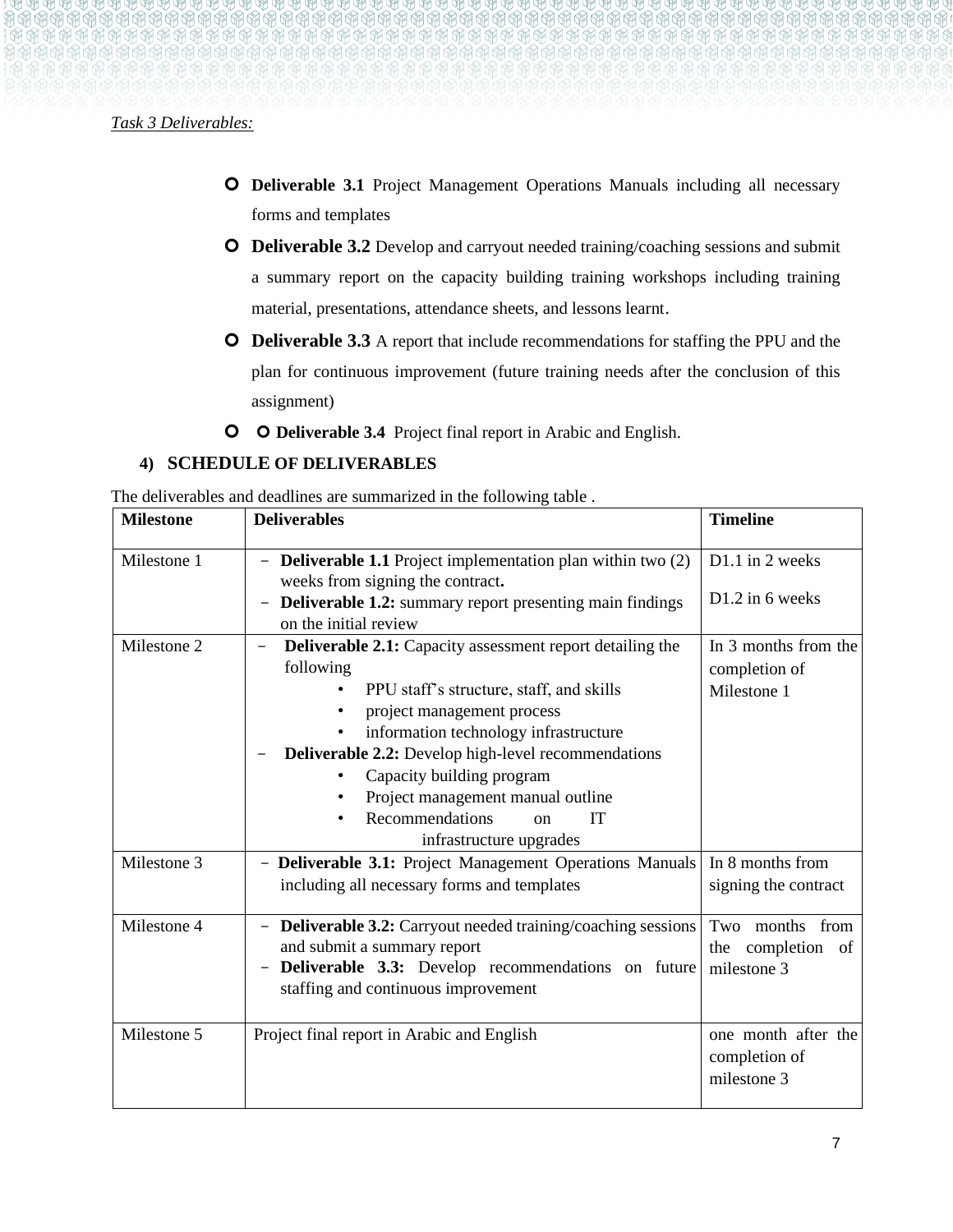## **5) SPECIAL TERMS AND CONDITIONS**

In the context of the assignment, the Consulting firm will work closely with the PIA and MoNE to conduct the assignment. The following conditions should also apply:

- 1. All deliverables must be approved by MoNE and PIA.
- 2. All deliverables must be delivered in Word, Excel formats and PDF.
- 3. Final deliverables must be provided in English, and in Arabic.
- 4. The Consulting firm is required to submit brief progress reports to the PIA and MoNE summarizing completed tasks, delayed tasks, issues and risks, and next steps every month

### **6) DURATION OF THE ASSIGNMENT:**

The assignment is planned to be completed within 10 months. Estimated Level of Effort is 120 working days.

# **7) QUALIFICATIONS OF CONSULTING FIRM**

The Consulting firm selected for the implementation of the above assignments should possess the following:

- 1. Technical capacity:
	- The Consulting firm must have proven professional capacity and previous experience in similar projects undertaken in the field of organizational capacity development in the field of project management. Including review of their delivery mechanisms, review of processes, development of new procedures and manuals, capacity building and training.
	- Firm shall demonstrate experience developing project management manuals preferable for government organizations (project planning, procurement management, scheduling, HR management, grants management, financial management, reporting, and monitoring and evaluation)
	- Prior experience working with project management IT solutions
	- Evidence/contracts for similar projects/assignments during the past 5 years
	- Reference list of assignments (minimum three) executed during the last 5 years, indicating the following information: Name of the client, contact (e-mails and telephone numbers of the customer), description and time of completed assignments, the value of the contract, etc.